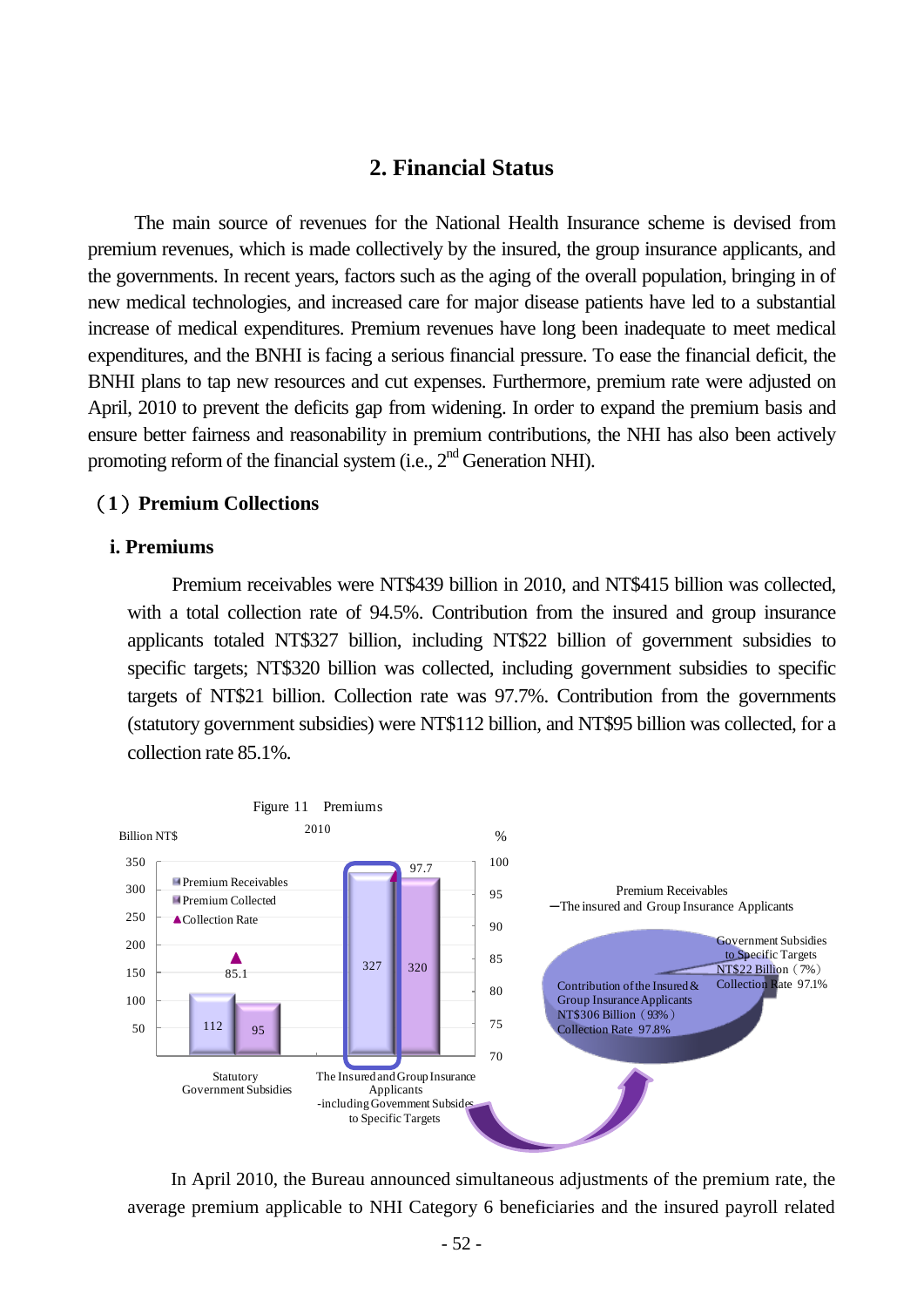amount for the highest grade. The premium receivable for 2010, therefore, increased by 13.5% from the previous year; contributions from the insured and group insurance applicants (including government subsidies to specific targets) increased 14.2%, and contributions from the governments (statutory government subsidies) increased 11.5%. To reduce the economic impact on society caused by the premium adjustment, the government also offered subsidies for the premium differences. Compared with the previous year, the actual contribution by the insured and group insurance applicants increased 10.4% after deducting government subsidies to specific targets. Government subsidies to specific targets increased by 123.5% from the previous year. The premium collected increased by 12.6% over the previous year. Compared to 2000, premiums collected increased by NT\$132 billion, with an average annual increase of 3.9%.

# **ii. Government Subsidies**

Government subsidy receivables (including statutory subsidies and subsidies to specific targets) were NT\$133 billion or 30.3% of premium receivables, NT\$116 billion was collected, for a collection rate of 87.0%. Statutory government subsidy receivables were NT\$112 billion, and NT\$95 billion was collected, for a collection rate of 85.1% (central government subsidy receivables were NT\$88 billion, a collection rate of 100%; NT\$19 billion for provincial and municipal governments, and NT\$2 billion was collected, a collection rate 10.5%; NT\$5 billion fir county and city governments, collection rate of 100%), subsidy to specific targets receivables for contribution of the insured and group insurance applicants subsidized by governments were NT\$22 billion, NT\$21 billion was collected, for a collection rate of 97.1%.





### **iii. Delinquent Charges**

Delinquent charge receivables were NT\$192 million in 2010, a decrease of 13.7% over the previous year. Category 1 accounted for 57.0%, Category 6 49.9%, and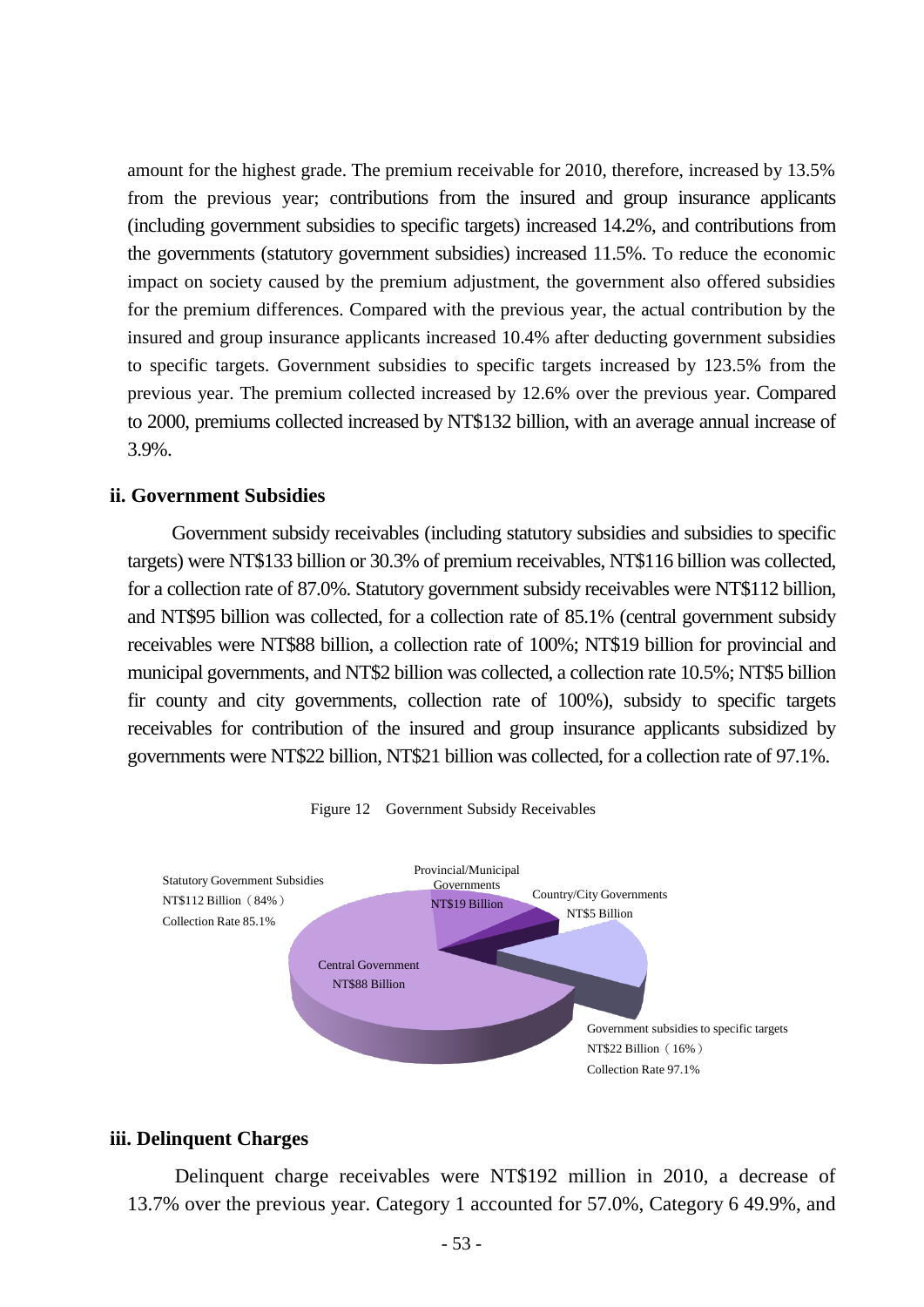Categories 2 & 3 accounted for 5.9%. NT\$116 million was collected, a decrease of 15.0% over the previous year. The collection rate was 60.1%, thereby showing no significant difference compared to 2009.



Delinquent charge receivables were NT\$192 million in 2010, collection rate 60.1%.

# (**2**)**Financial Revenues and Expenditures**

In recent years, NHI-related expenses have grown significantly. This is mainly due to an aging population, the introduction of new medical technologies and additional medical care offered to patients with major diseases. On the other hand, the premium rate has remained unchanged for seven consecutive years since its last adjustment, to 4.55%, in 2002. Premium revenues, therefore, were insufficient to cover medical expenses. In order to prevent the deficits gap from widening, the premium rate was adjusted to 5.17% in April, 2010.

### **i. Accrual Basis**

In terms of accrual basis, the insurance revenues were NT\$465 billion in 2010, an increase of 14.2% from the previous year. Insurance costs were NT\$447 billion, an increase of 1.7% from the previous year. The surplus was NT\$19 billion. As of the end of 2010, the accumulated balance was -NT\$40 billion, which should be covered using the reserve fund.

The average annual increase of insurance revenues was 4.8% from 2000, of which premium revenues, including delinquent charges, increased by 4.2%. The average annual increase of insurance costs since 2000 was 4.4%. Medical expenses increased 4.6%. The proportion of premium revenue, including delinquent charges, to insurance revenue showed a decreasing trend, falling by 5.5 percentage points since 2000.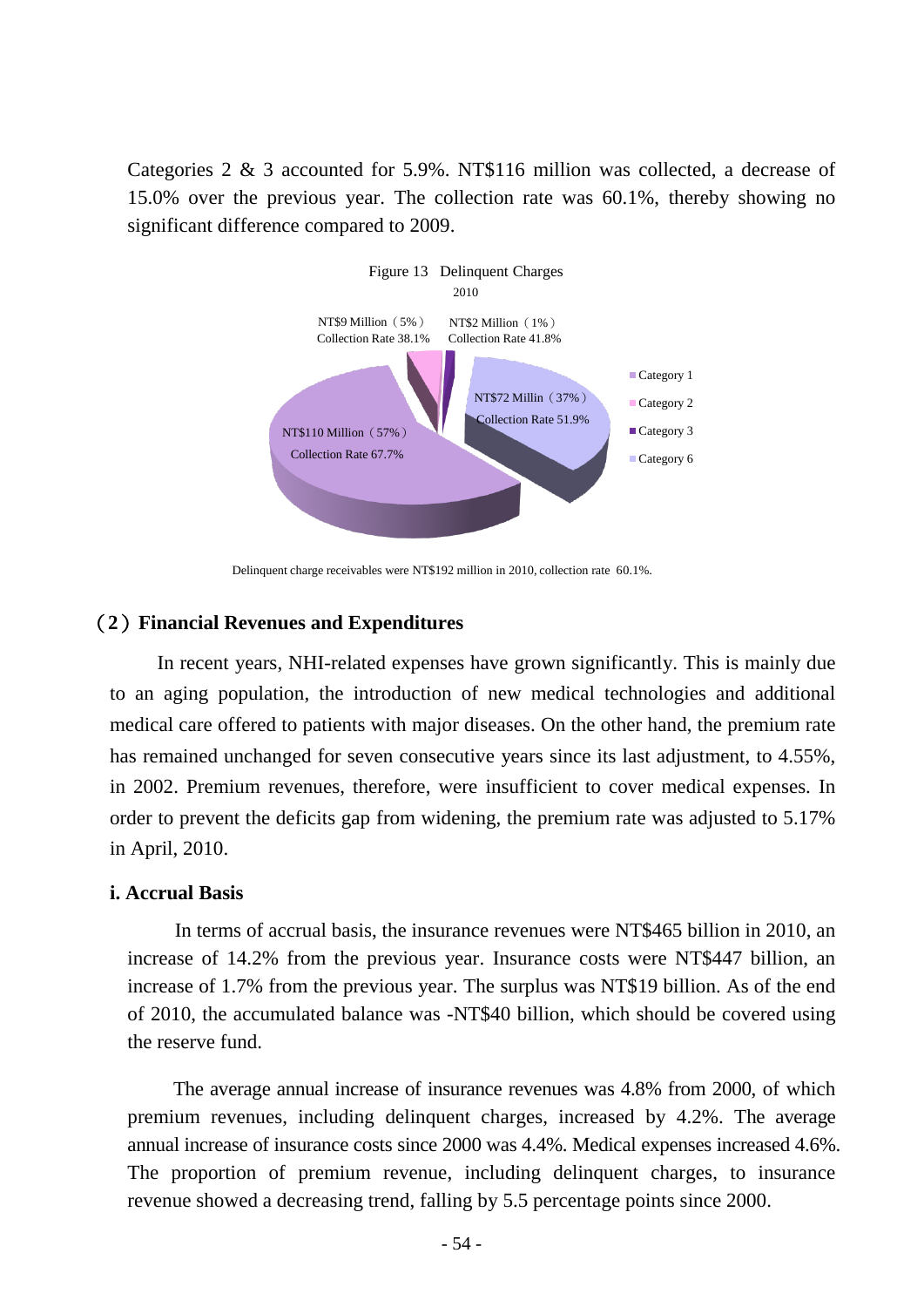

#### Figure 14 Financial Status ─ Accrual Basis

#### **ii. Cash Basis (Cash Flow)**

In terms of cash basis, revenue was NT\$464 billion in 2010, an increase of 13.0% from the previous year. Expenditures were NT\$459 billion, an increase of 1.7% from the previous year. The loan was NT\$8 billion. There was a NT\$3 billion deficit. As of the end of 2010, the accumulated balance was NT\$7 billion.

Since 2000, there has been an average annual increase in revenue of 5.2%. Premium revenue, excluding delinquent charges, increased 4.3%. The average annual increase of expenditures since 2000 has been 4.8%. Medical expenses the main source of expenses also increased 4.8%.